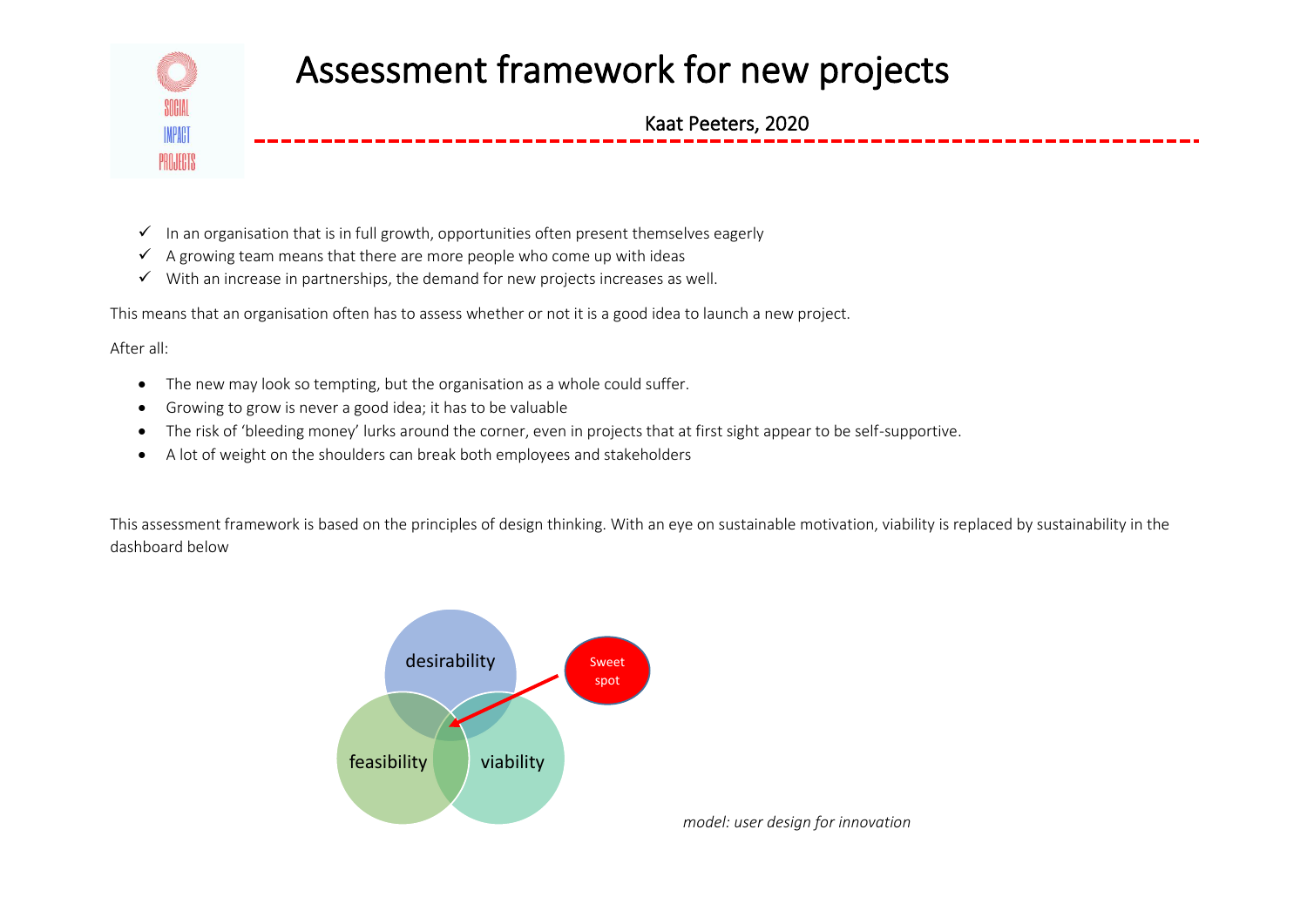| <b>DESIRABILITY</b>                                                                 |                | <b>FEASIBILITY</b>                                                                                                                                                                 |                | <b>SUSTAINABILITY</b>                                                                                                                 |                |
|-------------------------------------------------------------------------------------|----------------|------------------------------------------------------------------------------------------------------------------------------------------------------------------------------------|----------------|---------------------------------------------------------------------------------------------------------------------------------------|----------------|
|                                                                                     |                | ü DELIVERABLES                                                                                                                                                                     |                |                                                                                                                                       |                |
| This project strengthens our mission (it fits perfectly in<br>our theory of change) |                | We can easily meet the output conditions imposed on us by<br>external funding                                                                                                      | $\Omega$       | In the future this project fits perfectly in our core<br>business / can it be run as a satellite project /<br>become independent. (E) | $\overline{0}$ |
| This project is in line with our strategic plan                                     | $\overline{O}$ | We can easily meet the staff conditions (required FTE)<br>imposed on us by external funding                                                                                        | 0              | We are able to conduct this project, because we<br>can delete elsewhere or keep the balance. (F)                                      | $\overline{0}$ |
|                                                                                     |                | <b>ü</b> USE OF MANPOWER AND RESOURCES                                                                                                                                             |                |                                                                                                                                       |                |
| This project means a healthy growth for our<br>organisation                         | $\Omega$       | This project involves revenue streams that bears the sum of<br>operating resources, staffing and overheads (A)                                                                     | $\overline{0}$ | The project has the potential for a hybrid revenue<br>model (multiple revenue sources)                                                | $\overline{0}$ |
| This project has iconic value. It will differ us in a<br>positive way               | $\Omega$       | The income comes from at least two different income<br>streams (e.g. grants / funds / participant contributions / other<br>income).                                                | $\Omega$       | In the future, the project more than pays for itself<br>(it has proven to be an investment)                                           | $\Omega$       |
| This project enables us to show our strengths.                                      | $\overline{O}$ | Additional income needed for the project can easily be<br>tapped (B)                                                                                                               | $\cup$         | This project sets in motion non-monetary value<br>streams that will pay off elsewhere/later                                           | $\overline{O}$ |
| This project is sustainable in an ecological way                                    | $\Omega$       | The implementation of this project is feasible within the<br>existing team capacity or it is feasible to make additional<br>recruitments (payroll/freelance) for this project. (C) | $\Omega$       | With this project we focus on sustainable<br>employee involvement (pride).                                                            | $\Omega$       |
| This project is sustainable in a social way                                         | $\overline{O}$ | When the team expands, an interesting exchange takes place<br>with the rest of the organisation.                                                                                   | $\overline{O}$ |                                                                                                                                       |                |
| Our organisation can bring quality with this project                                |                | <sup>0</sup> The employees involved can act in their 'stretch zone' for this<br>project (D).                                                                                       | $\mathbf 0$    |                                                                                                                                       |                |
|                                                                                     |                | ü STAKEHOLDERS                                                                                                                                                                     |                |                                                                                                                                       |                |
|                                                                                     |                | The required partnerships for this project are already known<br>and achievable / the new partnerships to be established are<br>easy to achieve.                                    | $\overline{0}$ | With this project we bind new partners to us who<br>are an important added value for our entire<br>organisation.                      | $\mathbf{0}$   |
|                                                                                     |                |                                                                                                                                                                                    |                |                                                                                                                                       |                |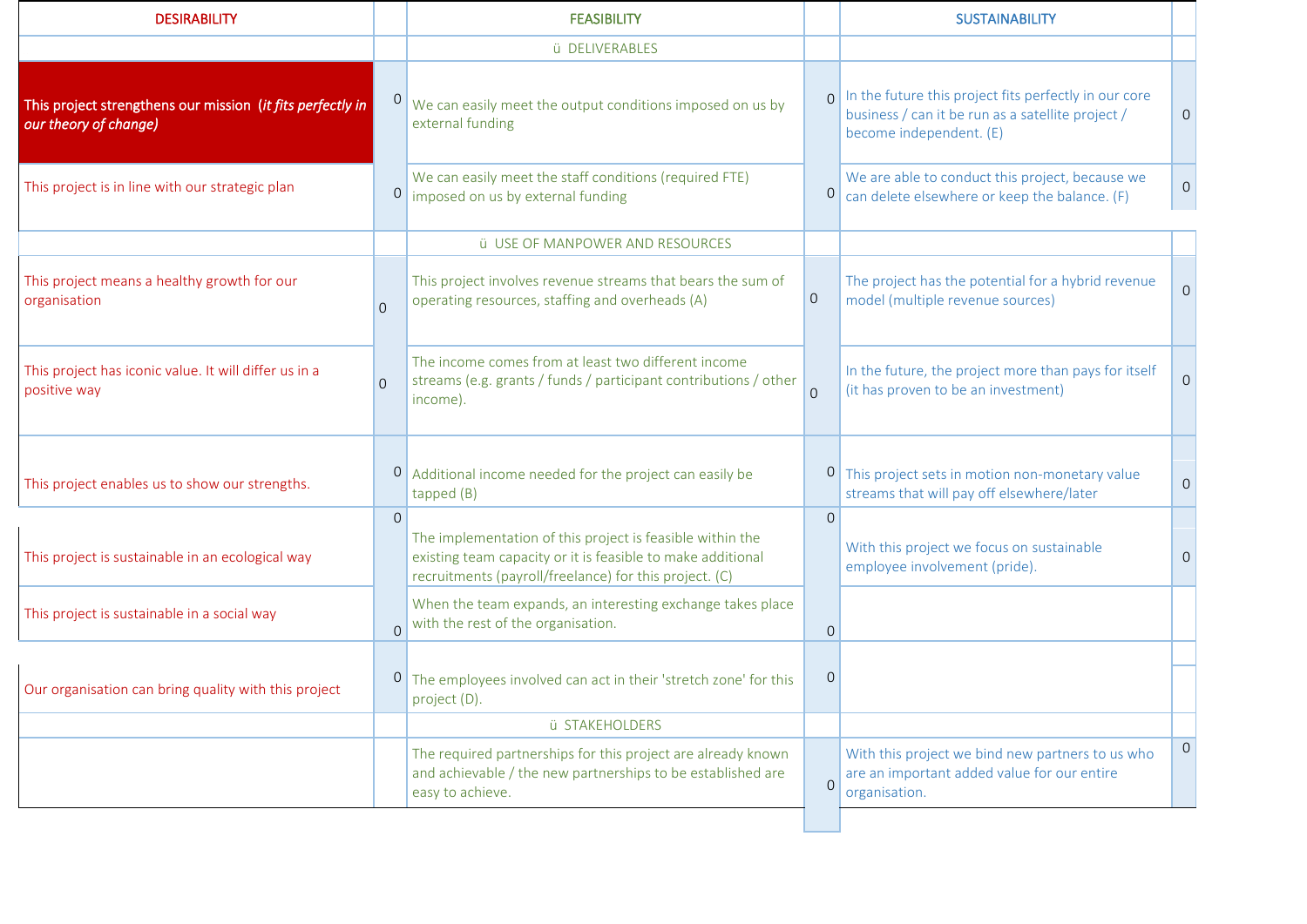How does it work?

- First decide which minimum score you need per domain in order for giving a 'go' to the project
	- o Required minimum score desirability: ... %
	- o Required minimum score feasibility: ... %
	- o Required minimum score sustainability:... %
- Fill in a score in the dashboard per parameter from -2 to +2 where -2 stands for very weak and +2 for very strong. 0 can be used when not applicable or neutral.
- Some parameters have a letter. This refers to an additional tool that is further on this webpage and can help you to fill out

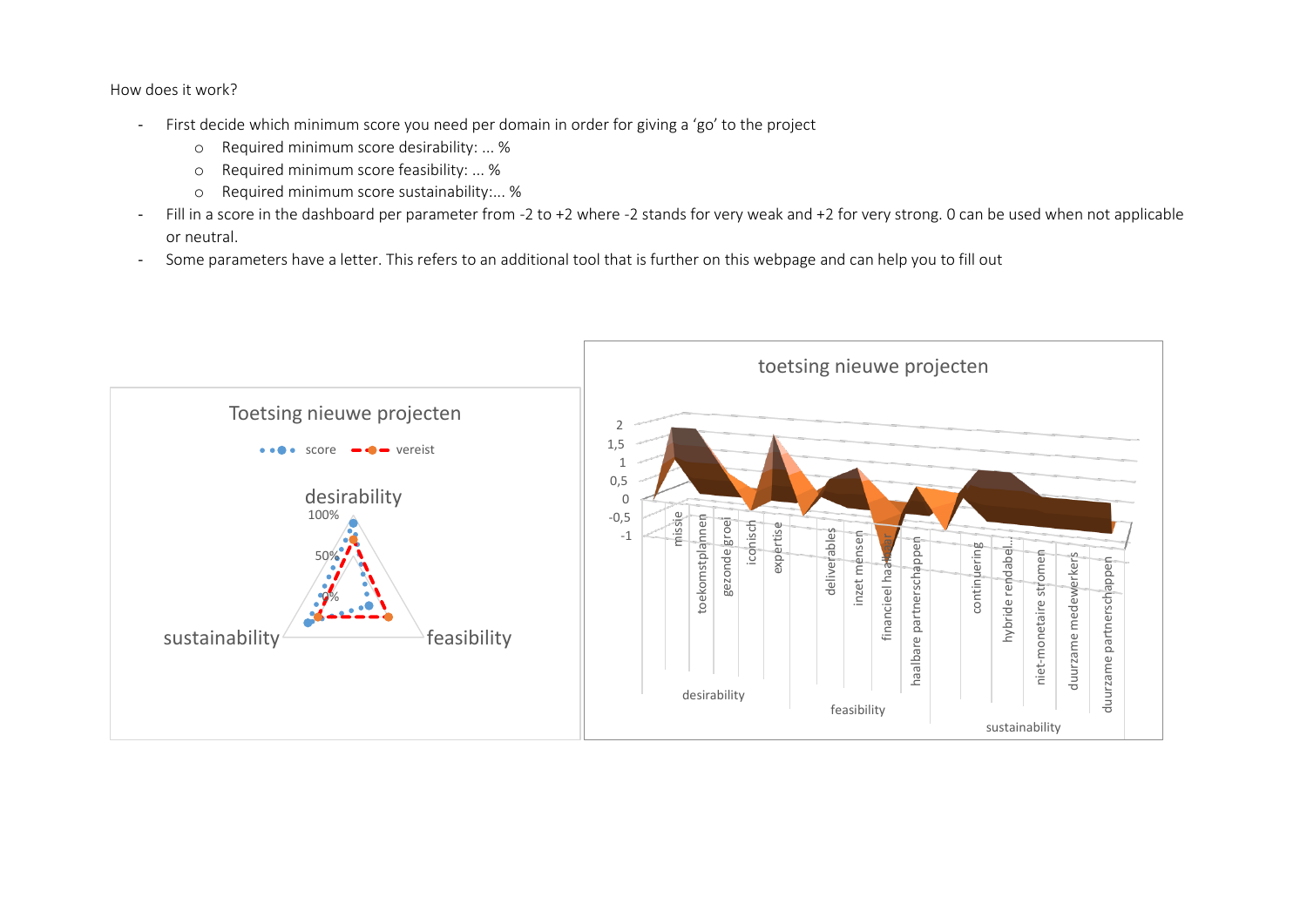## A. Do the revenue streams cover all expenses?

A new project is often started from a promise of a third party who comes up with money. But do these revenues effectively cover all expenses?

| <b>Expenses</b>             |  |
|-----------------------------|--|
| Overhead 15%                |  |
|                             |  |
| Staff payments              |  |
| Freelancers                 |  |
| Volunteer                   |  |
| compensations               |  |
|                             |  |
| Suppliers                   |  |
| Purchase of materials       |  |
| In case of investments:     |  |
| depreciation value $1^{st}$ |  |
| year to be written here     |  |
| Rental of venues/ work      |  |
| space                       |  |
| Rental of materials         |  |
|                             |  |



| Score 2  | All expenses are covered, including 15% overhead |  |
|----------|--------------------------------------------------|--|
| Score 1  | All expenses are covered, but not the overhead   |  |
| Score 0  | Major part of expenses are covered (> 80%)       |  |
| Score -1 | Expenditure is more than 50% covered             |  |
| Score -2 | Expenditure is less than 50% covered             |  |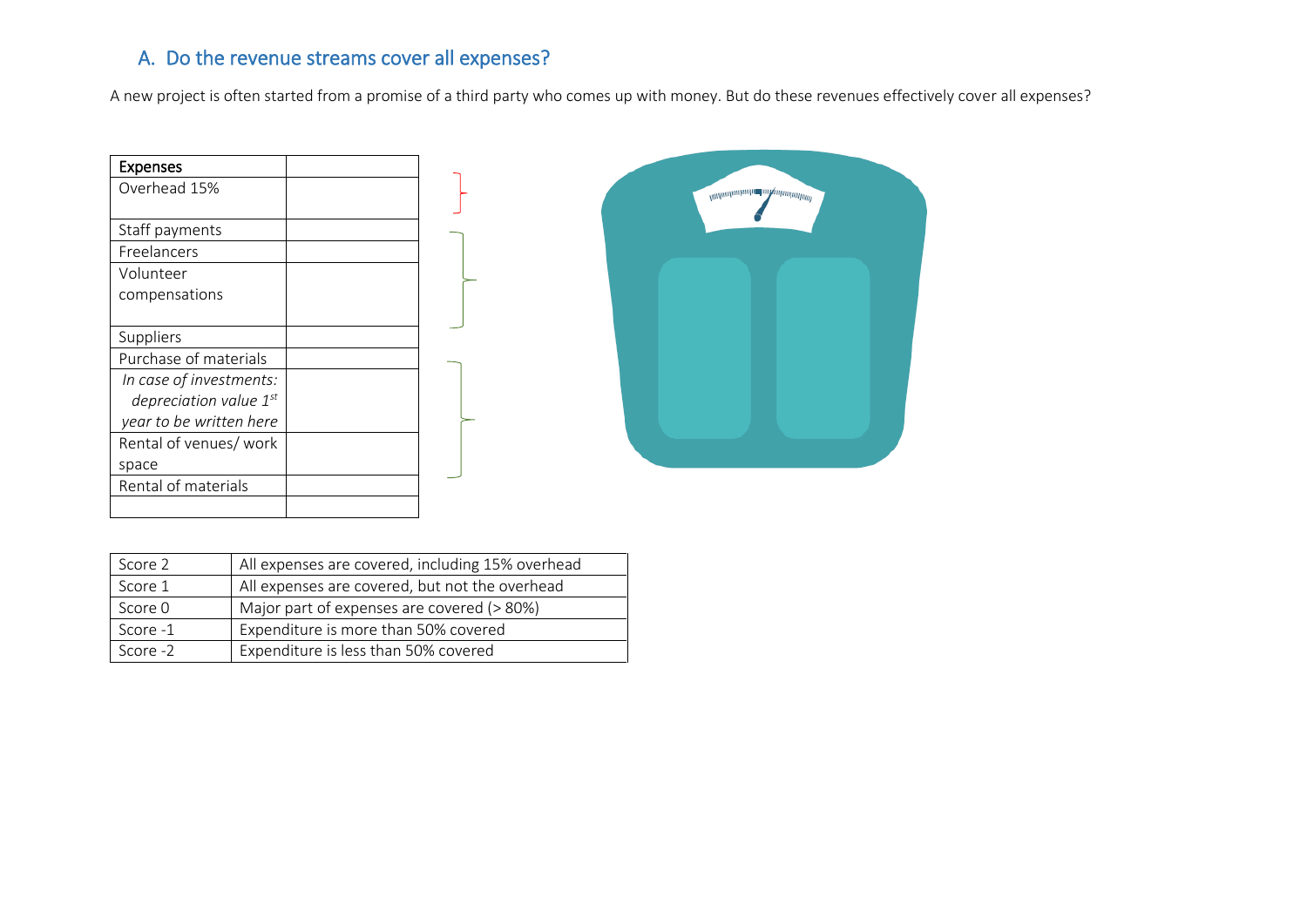# B. Tapping into additional income streams

If the guaranteed income for the project is not yet sufficient to speak of a fully profitable project (see A), additional income streams must be sought. Are these easy to find?

Where can income come from?

|                                              | How easy to tap into? |  |
|----------------------------------------------|-----------------------|--|
| Extra subsidy/ies                            | 00000                 |  |
| Extra partnership(s) (donations, sponsoring) | 00000                 |  |
| Natura deals/pro bono support                | 00000                 |  |
| Revenues from sales                          | 00000                 |  |
|                                              |                       |  |
| Other choices that can be made               |                       |  |
| Using own resources                          |                       |  |
| Deleting another project                     |                       |  |
|                                              |                       |  |

| Score 2    | At least 10 boxes are coloured |
|------------|--------------------------------|
| Score 1    | At least 8 boxes are coloured  |
| Score 0    | At least 4 boxes are coloured  |
| Score -1   | At least 2 boxes are coloured  |
| Score $-2$ | No boxes coloured              |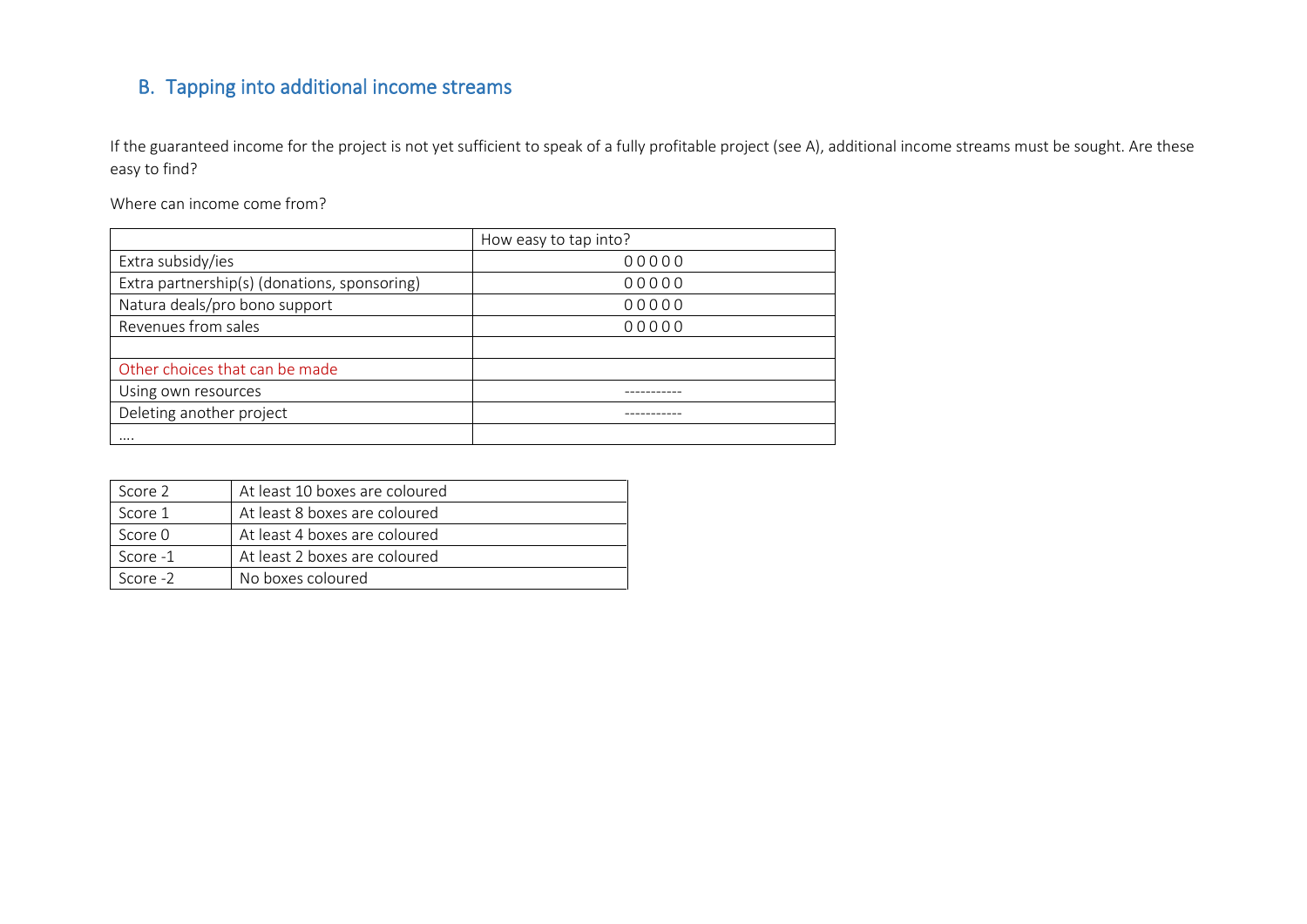# C. Team capacity

Be sure to take into account man-days for preparatory meetings, reporting, meetings with partners,….

What about the ratio in your team?

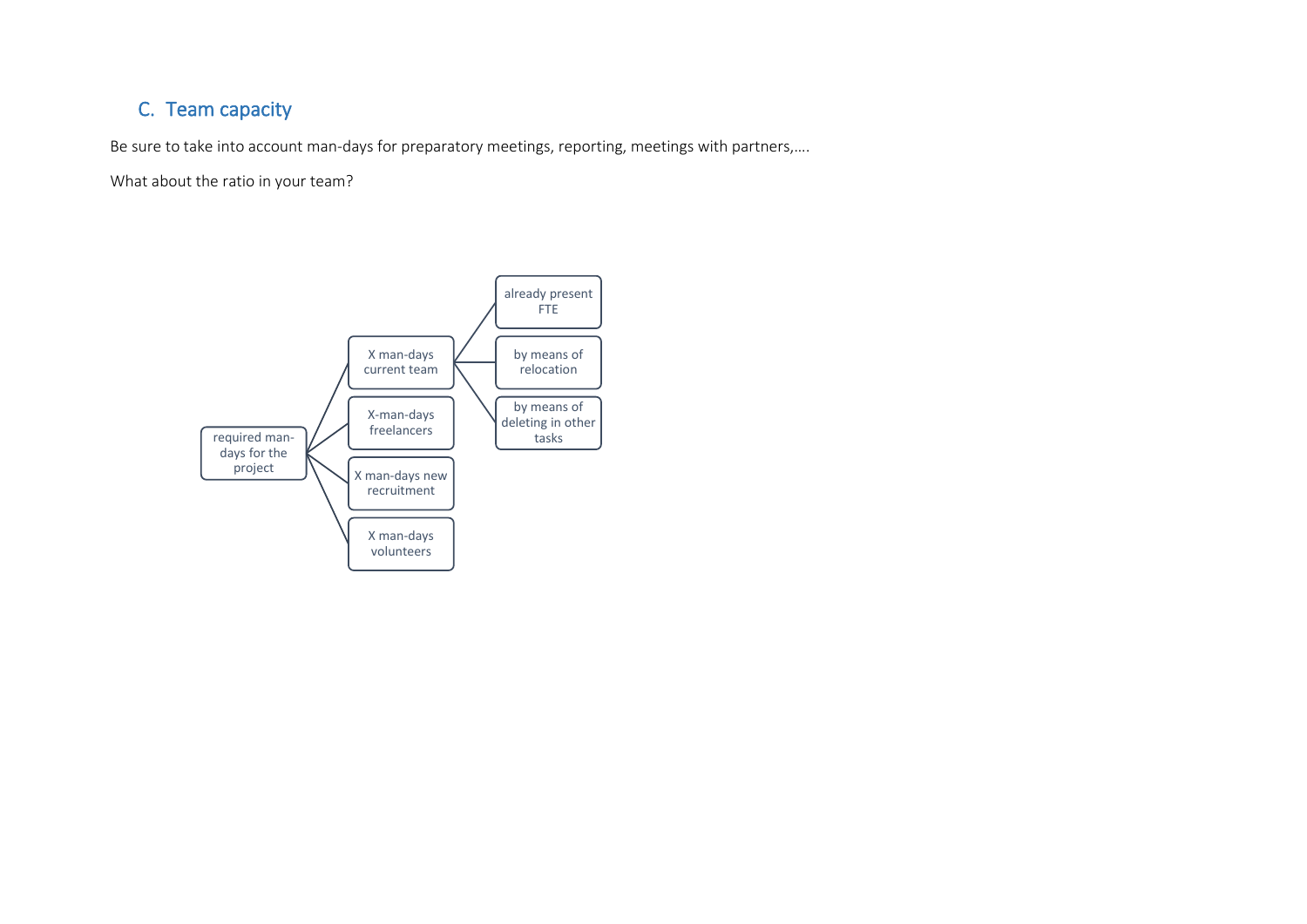### D. The stretch zone



A new project can give a team a lot of energy. Shrugging shoulders together somewhere can be very positive. But in which zone will the team be for this project? The comfort zone: the project approach is familiar. Looks a lot like what was set up before The stretch zone: there are challenges in the project. New elements give energy The panic zone: the challenges here have a crippling effect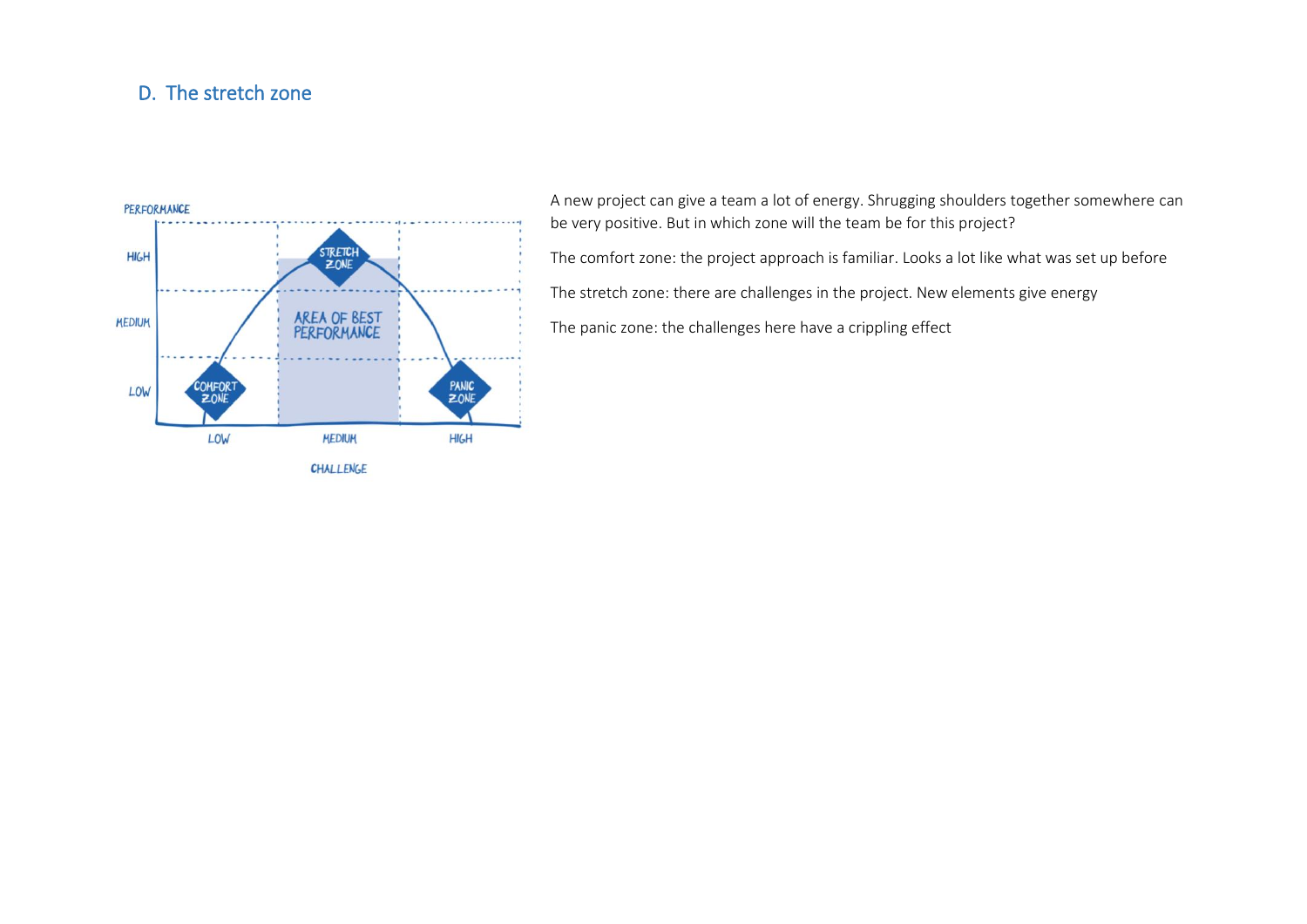## E. Scenarios in case of continuation

If a new project is a success, it is best to have a plan ready for continuation. What is chosen/what are the options?

It becomes part of the organization / we continue it, but not in our core business / we make it independent.

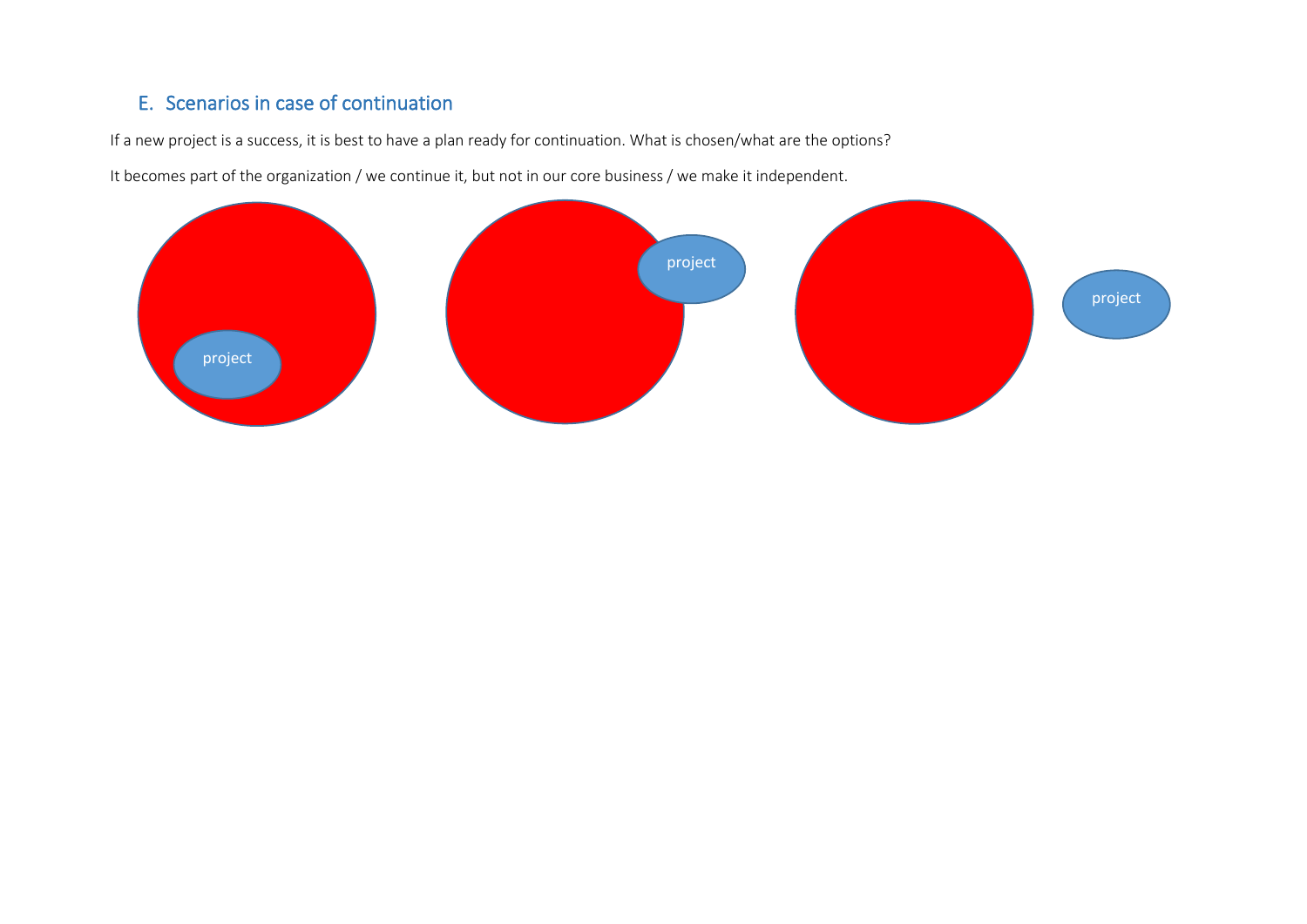## F. Making choices

In order to give new projects a sustainable character, it is important that they fit into the capacity of the organisation. It is possible that too much pressure will come from a multitude of projects and choices will be forced upon them. With the start - stop - continuous method you can make choices together as a team.

The method is simple. Make three columns on a sheet: start - stop - continue

Everyone writes on post-its what he/she thinks belongs in each of the three columns.

What strategic choices can we make:

- What doesn't work at the moment? (stop)
- What would help to improve our mission? (start)
- What's working well at the moment? (continue)

#### **Start**

What ideas should we definitely implement in the future? To find out, these questions may help you:

- If money wasn't a problem, what would you invest in?
- Imagine someone extra hired. What project would you assign to him or her that you haven't started yet?

#### Stop

Typical activities that belong under 'stop' are tasks that take a lot of time without you being able to reap the benefits. These questions can help you find 'stop' tasks.

- What would you cut out of your working day if you had to leave early?
- Is there a task in your job that you can easily postpone? What task is this and why is it so easy to postpone?

#### Continue

What is currently working well and should you definitely continue to do in the future? Questions you can ask about this are:

- Where do we deliver the most value?
- What gives the most satisfaction?